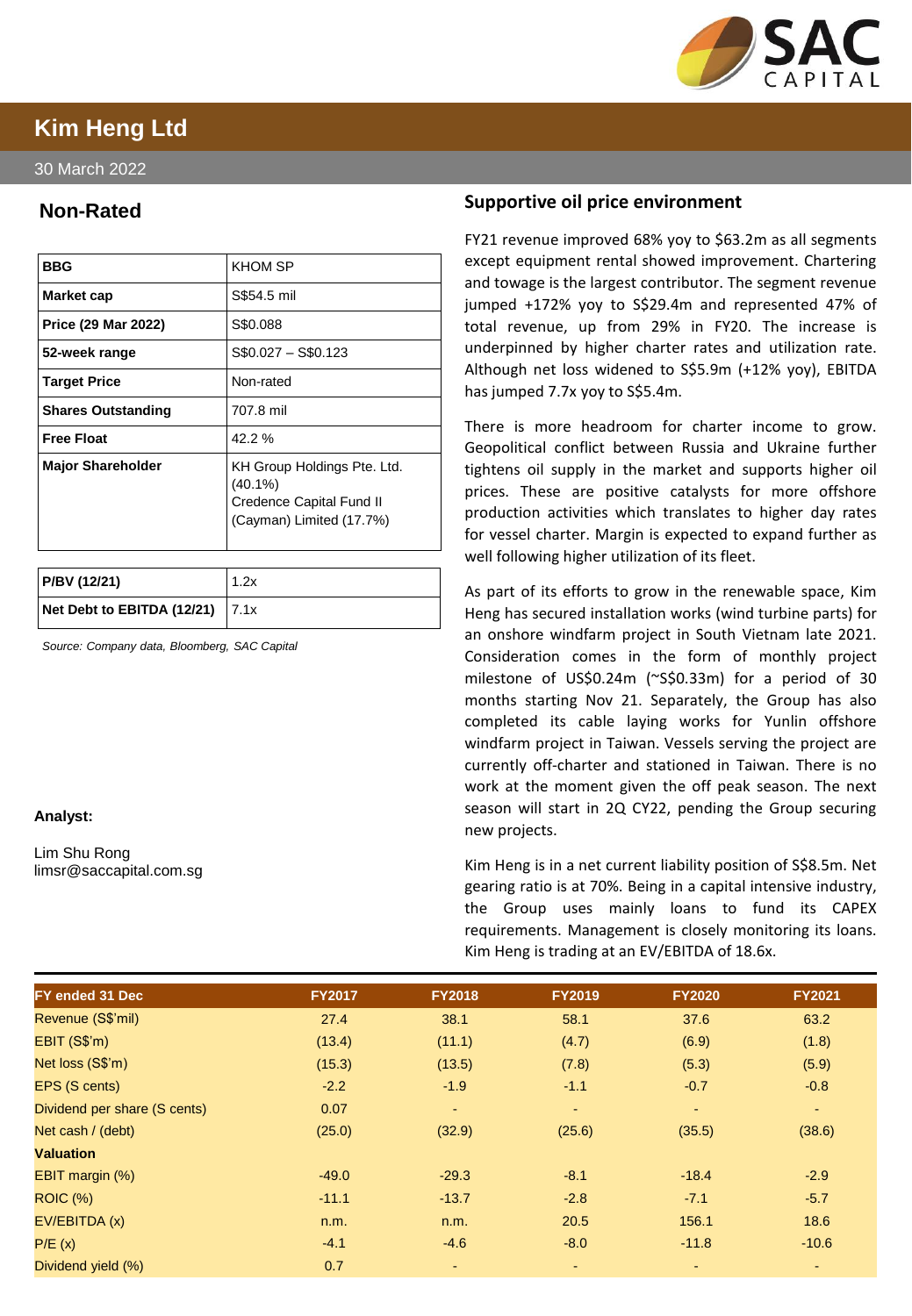

## **P&L statement**

| YE 31 Dec                            |                |                |                |                |                |
|--------------------------------------|----------------|----------------|----------------|----------------|----------------|
| S\$'m                                | <b>FY2017A</b> | <b>FY2018A</b> | <b>FY2019A</b> | <b>FY2020A</b> | <b>FY2021A</b> |
| Revenue                              | 27.4           | 38.1           | 58.1           | 37.6           | 63.2           |
| Cost of sales                        | (22.0)         | (32.7)         | (42.5)         | (30.2)         | (47.2)         |
| Gross profit                         | 5.5            | 5.4            | 15.6           | 7.4            | 16.0           |
| Other income                         | 2.4            | 1.2            | 0.7            | 3.1            | 1.5            |
| <b>Distribution</b>                  | (0.8)          | (1.1)          | (1.1)          | (1.0)          | (0.8)          |
| Administrative                       | (12.2)         | (12.3)         | (12.0)         | (11.4)         | (13.0)         |
| Other<br>expenses                    | (8.3)          | (4.4)          | (8.0)          | (5.0)          | (5.5)          |
| <b>EBIT</b>                          | (13.4)         | (11.1)         | (4.7)          | (6.9)          | (1.8)          |
| Finance<br>expense                   | (0.9)          | (1.4)          | (2.0)          | (1.8)          | (1.8)          |
| <b>Profit before</b><br>tax          | (14.3)         | (12.6)         | (6.7)          | (8.7)          | (3.6)          |
| Income tax<br>(expense) /<br>benefit | (1.0)          | (0.9)          | (0.2)          | 1.5            | (1.5)          |
| <b>Minority</b><br><b>Interests</b>  | 0.0            | 0.0            | 0.8            | (1.9)          | 0.8            |
| <b>PATMI</b>                         | (15.3)         | (13.5)         | (7.8)          | (5.3)          | (5.9)          |

## **Balance Sheet**

| YE 31 Dec<br>S\$'m                                    |             |             | FY2017A FY2018A FY2019A FY2020A FY2021A |             |             |
|-------------------------------------------------------|-------------|-------------|-----------------------------------------|-------------|-------------|
| Cash and cash<br>equivalents                          | 4.4         | 5.0         | 3.1                                     | 6.2         | 8.3         |
| Trade<br>receivables                                  | 8.8         | 10.2        | 13.9                                    | 12.3        | 17.4        |
| Inventories                                           | 0.2         | 0.2         | 0.2                                     | 0.5         | 0.2         |
| Assets held for<br>sale                               | 11.7        | 3.8         | 27.8                                    | 5.7         | 1.0         |
| <b>Total current</b><br>assets                        | 25.1        | 19.2        | 45.0                                    | 24.7        | 26.9        |
| PPE                                                   | 99.4        | 102.5       | 62.4                                    | 88.7        | 92.1        |
| ROU                                                   | 0.0         | 0.0         | 8.4                                     | 9.0         | 13.4        |
| Club<br>membership                                    | 0.0         | 0.1         | 0.1                                     | 0.1         | 0.1         |
| Total non-<br>current assets                          | 99.4        | 102.5       | 70.9                                    | 97.7        | 105.6       |
| <b>Total assets</b>                                   | 124.5       | 121.7       | 115.8                                   | 122.4       | 132.4       |
| <b>Bank overdrafts</b>                                | 0.0         | 3.0         | 0.0                                     | 1.2         | 1.5         |
| Loans and<br><b>Borrowings</b>                        | 11.5        | 12.4        | 18.0                                    | 12.9        | 15.5        |
| Lease liabilities                                     | 0.0         | 0.0         | 6.7                                     | 1.8         | 2.4         |
| Trade payables                                        | 8.9         | 11.5        | 12.1                                    | 11.4        | 15.4        |
| Current tax<br>payable                                | 0.5         | 0.2         | 0.2                                     | 0.1         | 0.5         |
| <b>Total current</b><br>liabilities                   | 20.9        | 27.0        | 37.0                                    | 27.4        | 35.3        |
| Loans and<br>Borrowings                               | 17.9        | 22.5        | 10.7                                    | 27.6        | 29.8        |
| Lease liabilities                                     | 0.0         | 0.0         | 2.8                                     | 6.5         | 10.0        |
| Deferred tax<br>liabilities                           | 10.3        | 10.9        | 3.4                                     | 1.5         | 1.9         |
| Total non-<br>current<br>liabilities                  | 28.2        | 33.4        | 16.9                                    | 35.7        | 41.7        |
| Share capital                                         | 74.4        | 74.4        | 74.4                                    | 74.4        | 74.4        |
| Treasury capital                                      | 0.0         | 0.0         | (0.1)                                   | (0.1)       | (0.2)       |
| Reserves                                              | (33.0)      | (32.9)      | (33.0)                                  | (33.3)      | (33.0)      |
| Retained<br>earnings                                  | 33.9        | 19.9        | 19.7                                    | 14.5        | 8.6         |
| Equity<br>attributable to<br>owners of the<br>Company | 75.3        | 61.3        | 61.1                                    | 55.4        | 49.8        |
| NCI<br><b>Total equity</b>                            | 0.0<br>75.3 | 0.0<br>61.3 | 0.8<br>61.9                             | 4.0<br>59.4 | 5.6<br>55.4 |

| <b>Ratio</b>                              |                |                |                |                |                |
|-------------------------------------------|----------------|----------------|----------------|----------------|----------------|
| YE 31 Dec<br>S\$'m                        | <b>FY2017A</b> | <b>FY2018A</b> | <b>FY2019A</b> | <b>FY2020A</b> | <b>FY2021A</b> |
| Profitability<br>(%)<br>Gross             |                |                |                |                |                |
| profit/(loss)<br>margin<br>Profit/(loss)  | 20%            | 14%            | 27%            | 20%            | 25%            |
| before tax<br>margin                      | $-52%$         | $-33%$         | $-12%$         | $-23%$         | $-6%$          |
| Liquidity (x)                             |                |                |                |                |                |
| Current ratio                             | 1.2            | 0.7            | 1.2            | 0.9            | 0.8            |
| Quick ratio                               | 1.2            | 0.7            | 1.2            | 0.9            | 0.8            |
| Interest<br>coverage ratio<br>Net Debt to | $-15.3$        | $-7.7$         | $-2.3$         | $-3.9$         | $-1.0$         |
| Equity (%)                                | 33%            | 54%            | 41%            | 60%            | 70%            |
| Valuation (x)                             |                |                |                |                |                |
| P/E                                       | $-4.1$         | $-4.6$         | $-8.0$         | $-11.8$        | $-10.6$        |
| P/B<br>EV/EBITDA                          | 0.8<br>$-13.9$ | 1.0<br>$-22.3$ | 1.0<br>20.5    | 1.1<br>156.1   | 1.2<br>18.6    |
|                                           |                |                |                |                |                |
| <b>Cash Conversion Cycle</b>              |                |                |                |                |                |
| Trade<br>receivable days                  | 116            | 98             | 87             | 120            | 101            |
| Inventory days                            | 3              | $\overline{2}$ | $\overline{2}$ | 6              | $\overline{2}$ |
| Trade payable<br>days                     | 148            | 128            | 104            | 138            | 120            |
| CCC days                                  | $-29$          | $-28$          | $-15$          | $-12$          | $-17$          |

# **Cash Flow Statement**

| YE 31 Dec                                       |         |                 |                |                |                       |
|-------------------------------------------------|---------|-----------------|----------------|----------------|-----------------------|
| S\$'m                                           |         | FY2017A FY2018A | <b>FY2019A</b> | <b>FY2020A</b> | <b>FY2021A</b>        |
| Profit/(Loss)<br>before tax                     | $-14.3$ | $-12.6$         | $-6.7$         | $-8.7$         | $-3.6$                |
| Depreciation of<br>PPE                          | 7.1     | 6.9             | 7.2            | 5.7            | 7.2                   |
| Depreciation of<br><b>ROU</b>                   | 0.0     | 0.0             | 1.8            | 1.8            | 0.0                   |
| <b>Others</b>                                   | 3.0     | $-0.1$          | 3.8            | 2.5            | $-0.1$                |
| Interest income                                 | $-0.1$  | 0.0             | 0.0            | 0.0            | 0.0                   |
| Interest<br>expense                             | 0.9     | 1.4             | 2.0            | 1.8            | 1.8                   |
| Operating<br>profit before<br><b>WC changes</b> | $-3.4$  | $-4.4$          | 8.1            | 3.1            | 5.3                   |
| Change in<br>inventories                        | 0.4     | 0.0             | $-0.1$         | $-0.2$         | 0.3                   |
| Change in trade<br>receivables                  | $-1.3$  | $-1.3$          | $-3.7$         | 0.2            | $-2.7$                |
| Changes in<br>trade payables                    | $-0.9$  | 1.5             | 0.6            | 0.6            | 1.5                   |
| <b>Cash from</b><br>operations                  | $-5.1$  | $-4.2$          | 5.0            | 3.6            | 4.4                   |
| Income tax paid<br>Net cash                     | $-0.5$  | $-0.6$          | $-0.1$         | 0.0            | $-0.7$                |
| generated from<br>operating<br>activities       | $-5.6$  | $-4.8$          | 4.9            | 3.6            | 3.7                   |
| Acquisition of<br>PPE and ROU                   | $-13.2$ | $-3.9$          | $-1.2$         | $-10.7$        | 0.0                   |
| <b>Others</b><br>Net cash from                  | 2.8     | 2.9             | 5.8            | 5.6            | 3.3                   |
| investing<br>activities                         | $-10.4$ | $-1.1$          | 4.5            | $-5.1$         | 3.3                   |
| <b>Free Cash flow</b>                           | $-16.0$ | $-5.9$          | 9.5            | $-1.5$         | 7.0                   |
| Proceeds from<br>term loans                     | 12.5    | 11.0            | 1.5            | 5.6            | 5.4                   |
| Others<br>Net cash from                         | $-9.1$  | $-7.2$          | $-9.8$         | $-2.3$         | $-11.1$               |
| financing<br>activities<br>Net increase in      | 3.4     | 3.8             | $-8.3$         | 3.3            | -5.7                  |
| cash and cash<br>equivalents                    | $-12.6$ | $-2.1$          | 1.2            | 1.8            | 1.4                   |
| Cash balance at<br>beginning of<br>year         | 16.4    | 3.7             | 1.7            | 2.8            | 4.5                   |
| Effects of exch<br>rate fluctuations            | 0.0     | 0.0             | $-0.1$         | $-0.1$         | 0.3<br>$\overline{2}$ |
| <b>Cash balance</b><br>at end of year           | 3.7     | 1.7             | 2.8            | 4.5            | 6.2                   |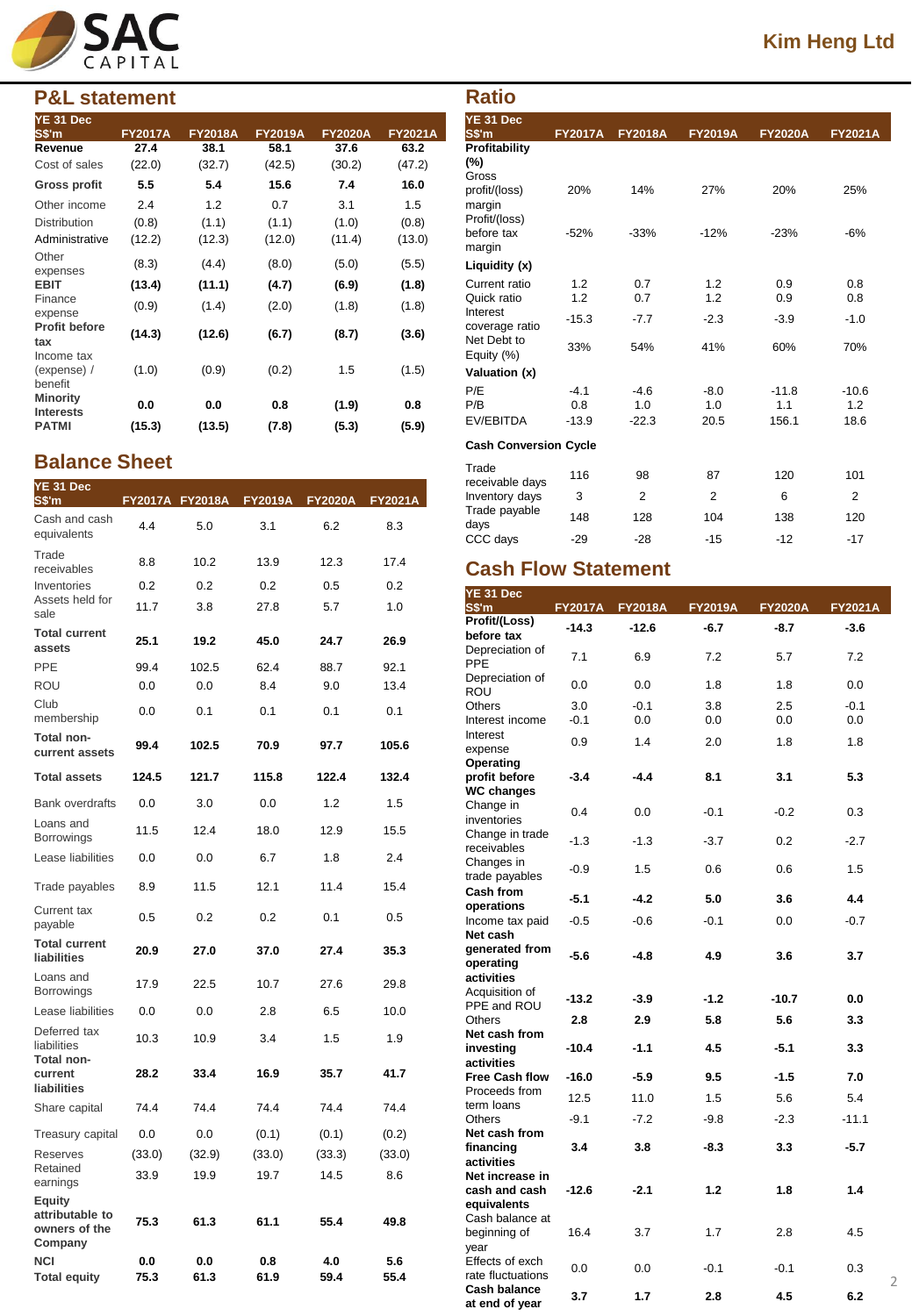

#### **DISCLAIMERS AND DISCLOSURES**

This report has been prepared and distributed by SAC Capital Private Limited ("**SAC Capital**") which is a holder of a capital markets services licence and an exempt financial adviser in Singapore.

This report has been prepared for the purpose of general circulation, we have not had regard to the specific investment objectives, financial situation, tax position or unique needs and constraints of any individual person or any specific group of persons and does not purport to be comprehensive or contain all necessary information which a prospective investor may require in arriving at an investment decision. Any prospective purchaser should make his own investigation of the securities and all information provided. Advice should be sought from a financial adviser regarding suitability, taking into account the specific investment objectives, financial situation or particular needs of the person in receipt of the recommendation, before a commitment to purchase is entered into.

This report does not constitute or form part of any offer or solicitation of any offer to buy or sell any securities. This report is confidential and the information in this report shall not be copied or reproduced in part or in whole, and save for the recipient of this report, shall not be disclosed to any other person without the prior written consent of SAC Capital. The distribution of this report outside the jurisdiction of Singapore is also strictly prohibited.

Whereas SAC Capital has not independently verified all the information set out in this report, all reasonable care and effort has been taken to ensure that the facts stated herein are accurate, this report might contain certain forward looking statements and forward looking financial information which are based on certain assumptions and involve known and unknown risks, uncertainties and other factors which may cause the actual results or performance of the subject company to be materially different from those expressed herein. Predictions, projections or forecasts of the economy or market trends are not indicative of the future performance of the subject company. The inclusion of such statements and information should not be regarded as a representation, warranty or prediction with respect to the accuracy of the underlying assumptions of the subject company or that the forecast results will or are likely to be achieved.

Our opinion and facts set out in this report are based on the market, economic, industry and other applicable conditions prevailing as at the date of the preparation of this report. Such conditions may change significantly over a relatively short period of time and we assume no responsibility to update, revise or reaffirm our opinion in light of any development subsequent to the publication of this report, that may or may not have affected our opinion contained herein.

This report contains forward-looking statement which are based on assumptions or forecasts and are subject to uncertainties which may result in the actual result or performance to be materially different from the opinion or facts set out herein. Caution should be exercised in placing undue reliance on such statements. such assumptions or forecasts may change over a relatively short period of time and we assume no responsibility to update, revise or reaffirm our opinion in light of any development subsequent to the publication of this report.

No representation or warranty, expressed or implied, is made and no responsibility is accepted by the company, SAC Capital, or any of their affiliates, advisers or representatives as to the fairness, accuracy, completeness or adequacy of such information or facts, in this report or any other written or oral information made available to any interested party or its advisers and any liability therefore is hereby expressly disclaimed.

SAC Capital and its associates, directors, and/or employees may have positions in the securities covered in the report and may also perform or seek to perform other corporate finance and/or capital markets related services for the company whose securities are covered in the report. SAC Capital and its related companies may from time to time perform advisory services or solicit such advisory services from the entity mentioned in this report ("**Other Services**"). This report is therefore classified as a non-independent report. However, the research professionals involved in the preparation of this report are independent of those possible or actual business relationships as they have not and will not participate in the solicitation or provision of such business.

As at the date of this report, SAC Capital does not have proprietary positions or interests in the subject company, except for:

| <b>Dorty</b><br><b>raity</b> | <b>Quantum of position</b> |
|------------------------------|----------------------------|
| Nil                          | Nil                        |

As at the date of this report, SAC Capital, has had business relations with the subject company within the past 12 months, as disclosed hereunder:

| <b>Nature of Business Relation</b> | Date of Business Relation |
|------------------------------------|---------------------------|
| Continuing sponsor                 | Ongoing relations         |